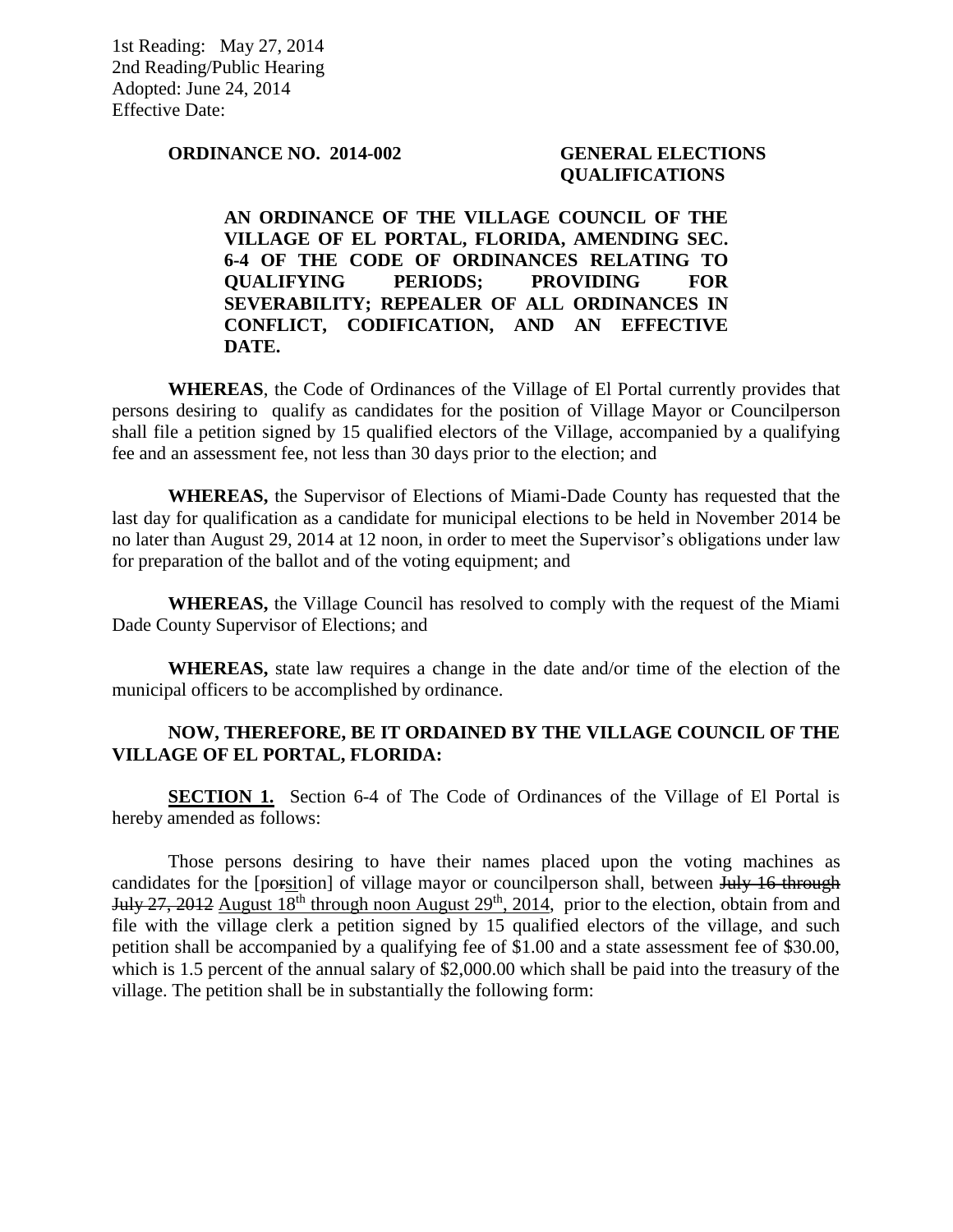### **PETITION**

I, \_\_\_\_\_\_\_\_\_\_\_\_\_\_\_\_ residing at \_\_\_\_\_\_\_\_\_\_\_\_\_\_\_ am a candidate for the office of Councilperson, Seat \_\_\_\_\_\_\_\_ of the Village of El Portal, Florida for the General Election for said office to be held on \_\_\_\_\_\_\_\_.

### **ENDORSEMENTS**

At least fifteen (15) qualified voters of El Portal must sign petition.

TABLE INSET:

| PRINTED NAME<br>& DATE | <b>OFFICIAL</b><br><b>SIGNATURE WITHIN</b><br><b>BOX</b> | <b>ADDRESS</b> | <b>DATE OF BIRTH</b><br>OR REGISTRATION # |
|------------------------|----------------------------------------------------------|----------------|-------------------------------------------|
| 1)<br>Date:            |                                                          |                |                                           |
| 2)<br>Date:            |                                                          |                |                                           |
| 3)<br>Date:            |                                                          |                |                                           |
| 4)<br>Date:            |                                                          |                |                                           |
| 5)<br>Date:            |                                                          |                |                                           |

The undersigned herein states that s/he circulated the above petition and that the signatures are the originals of the person named and signed, in person before her/him.

Date: $\frac{1}{\sqrt{2\pi}}$ 

# VILLAGE USE ONLY:

Petition received and filed this \_\_\_\_\_\_\_\_ of \_\_\_\_\_\_\_\_, \_\_\_\_\_\_\_\_\_ at \_\_\_\_\_\_\_\_\_ o'clock, in office of the Village Clerk, 500 NE 87th Street, El Portal, Florida 33138, along with one dollar (\$1.00) qualifying fee and the fifteen thirty dollar (\$30.00) state assessment fee paid to the Village of El Portal.

#### SEAL

F.S. 104.185(1): A person who knowingly signs a petition or petitions for a candidate or an issue more than one time commits a misdemeanor of the first degree, punishable as provided in § 775.082 or § 775.083.

F.S. 104.185(2): A person who signs another person's name or a fictitious name to any petition to secure ballot position for a candidate or an

issue commits a misdemeanor of the first degree, punishable as provided in § 775.082 or § 775.083.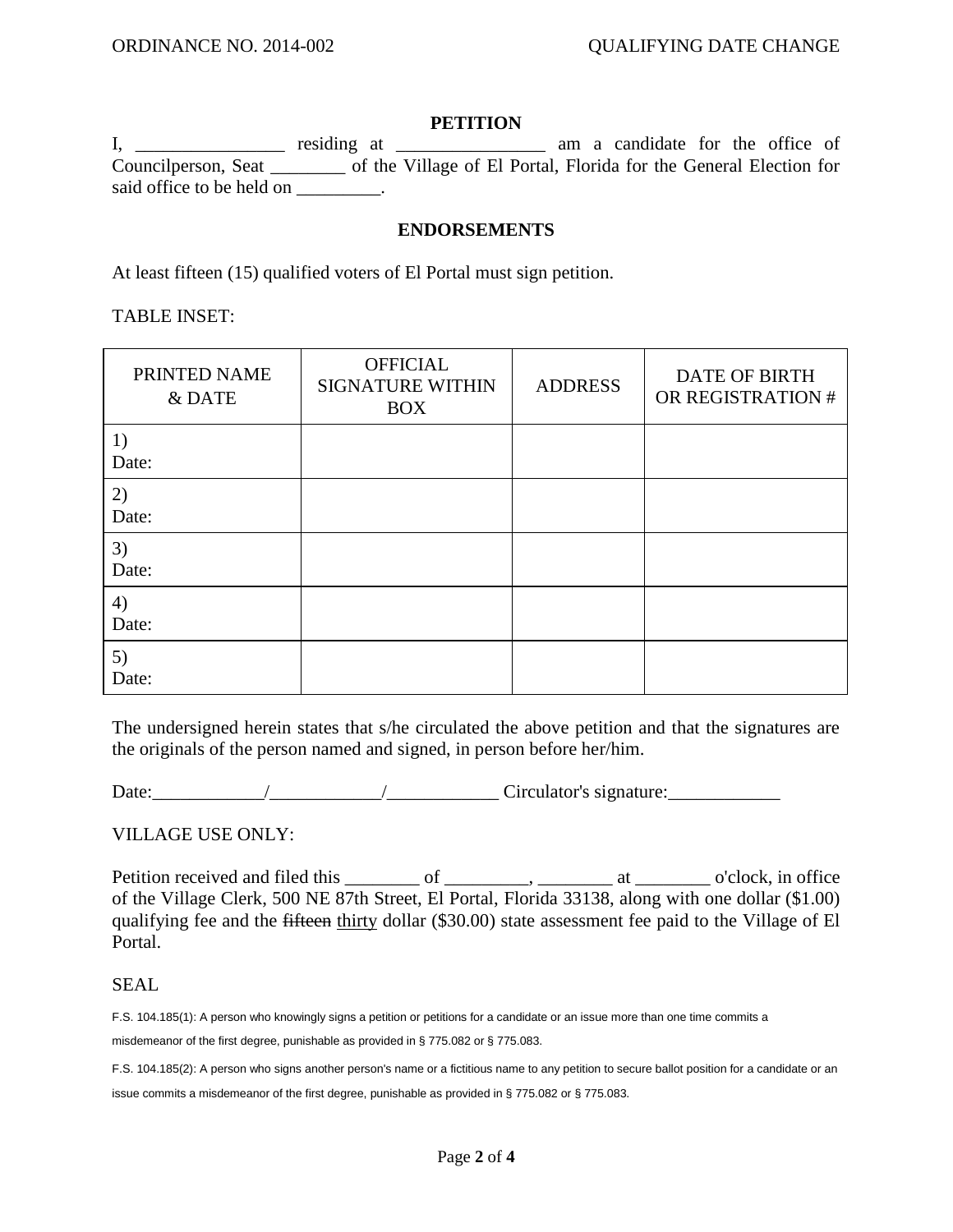*(Code 1965, § 6-7; Res. No. 01-503, 9-18-01; Ord. No. 04-428, § 1, 5-25-2004; Ord. No. 2008-003, § 1, 6-24-2008*

**SECTION 2***.* **REPEALER***.* All ordinances or parts of ordinances in conflict herewith are hereby repealed.

**SECTION 3.** SEVERABILITY. If any portion, section, phrase or clause of this Ordinance is held invalid by a court of competent jurisdiction, such ruling shall not affect the validity of the remainder of this Ordinance.

**SECTION 4. CODIFICATION.** This Ordinance shall be codified in the Code of Ordinances when the code is recodified.

**SECTION 5.** EFFECTIVE DATE. This Ordinance shall become effective immediately upon passage by the Village Council on second and final reading.

PASSED on First Reading this  $27<sup>th</sup>$  day of <u>May,</u> 2014.

**PASSED AND ADOPTED** by the Village Council of the Village of El Portal, Florida this  $24<sup>th</sup>$  day of June, 2014, on second reading.

Mayor Daisy M. Black

\_\_\_\_\_\_\_\_\_\_\_\_\_\_\_\_\_\_\_\_\_\_\_\_\_\_

Attest:

 $V_{\alpha\beta\gamma}$ 

Interim Village Clerk

Carolina Montealegre Approved as to form and legal sufficiency

\_\_\_\_\_\_\_\_\_\_\_\_\_\_\_\_\_\_\_\_\_\_\_\_\_\_ Joseph S. Geller, Village Attorney

#### **FIRST READING**

Moved by: Councilperson Cubillos Seconded by: Vice-Mayor Marcus

\_\_\_\_\_\_\_\_\_\_\_\_\_\_\_\_\_\_\_\_\_\_\_\_\_\_\_\_\_

| VOLE.                   |              |                                 |
|-------------------------|--------------|---------------------------------|
| Councilperson Cubillos  | $X_{-}(Yes)$ | $\underline{\hspace{2cm}}$ (No) |
| Councilperson Nickerson | X(Yes)       | $\sqrt{N_0}$                    |
| Councilperson Old       | $X_{-}(Yes)$ | $\sqrt{N_0}$                    |
| Vice-Mayor Marcus       | X(Yes)       | $\sqrt{N_{\rm O}}$              |
| Mayor Daisy M. Black    | $X_{-}(Yes)$ | (No)                            |
|                         |              |                                 |

Ordinance No: 2014-002 **Passed** with amendments by roll call vote of **5-0.**